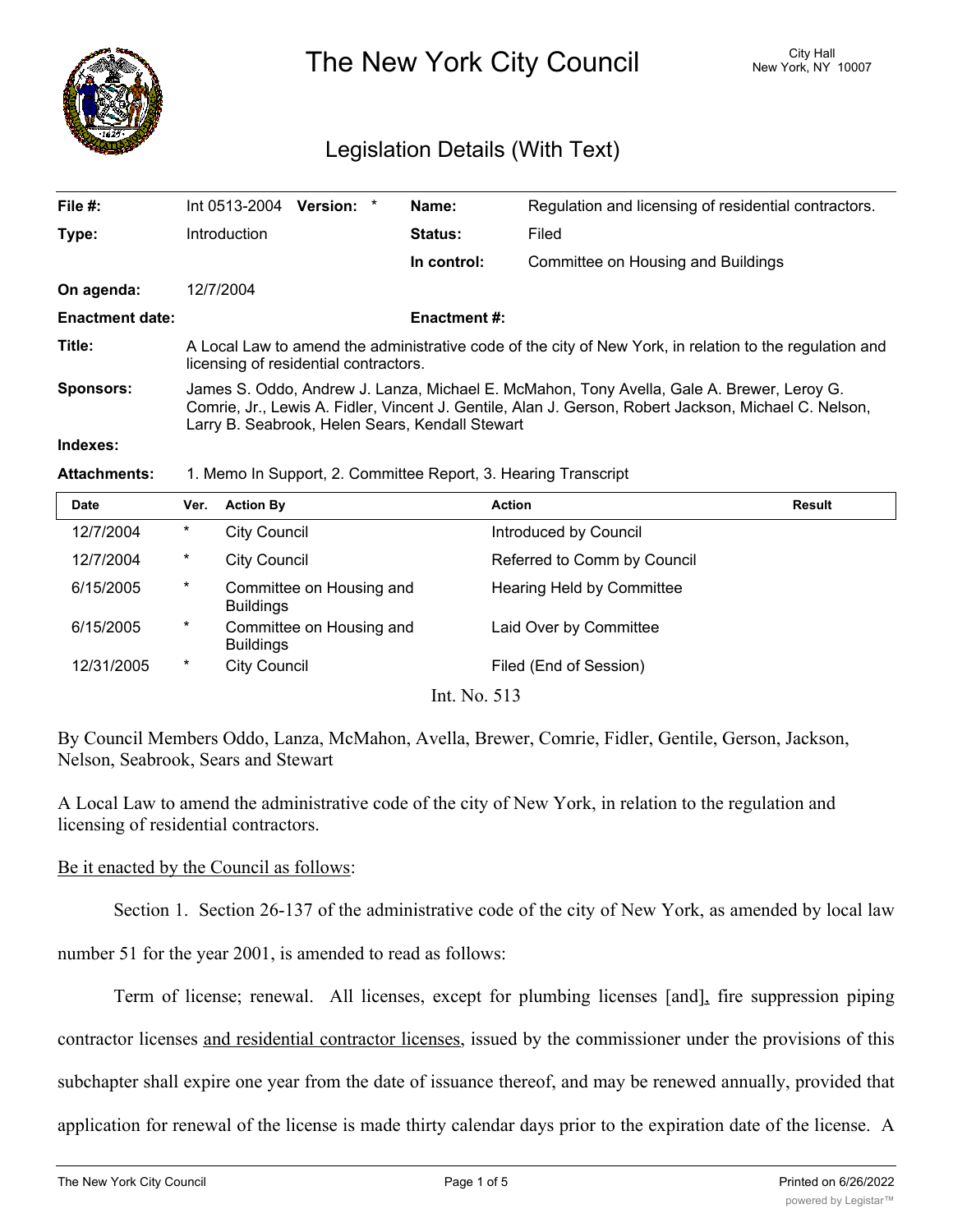#### **File #:** Int 0513-2004, **Version:** \*

plumbing license [and], a fire suppression piping contractor license and a residential contractor license shall expire two years from the date of issuance thereof, and may be renewed every two years thereafter, provided that application for renewal of the license is made between thirty and sixty calendar days prior to its expiration date. All applications for renewal of a license shall be accompanied by the required renewal fee. If application for renewal is not made as provided above, the commissioner may, nevertheless, renew the license provided the applicant pays an additional fee [of five dollars] in an amount specified by rule of the department, except as otherwise provided in this subchapter, and provided further that the applicant satisfies the commissioner as to his or her qualifications.

§2. Subdivision (g) of section 26-248 of the administrative code of the city of New York is amended by adding a new paragraph 6 to read as follows:

## 6. Working without a license or certificate in violation of subchapter two of this chapter.

§3. Subchapter 2 of chapter 1 of title 26 of the administrative code of the city of New York is amended by adding a new article 10 to read as follows:

### Article 10

### Residential Contractor License and Certificate

§26-204.1 Definitions.

- §26-204.2 Requirement of license.
- §26-204.3 Use of license.
- §26-204.4 Certificate holder.
- §26-204.5 License applications.
- §26-204.6 Certificate applications.
- §26-204.7 Certificate qualifications.
- §26-204.8 License fees.
- §26-204.9 Certificate fees.
- §26-204.10 Certificate renewal.
- §26.204.11. Waiver of examinations.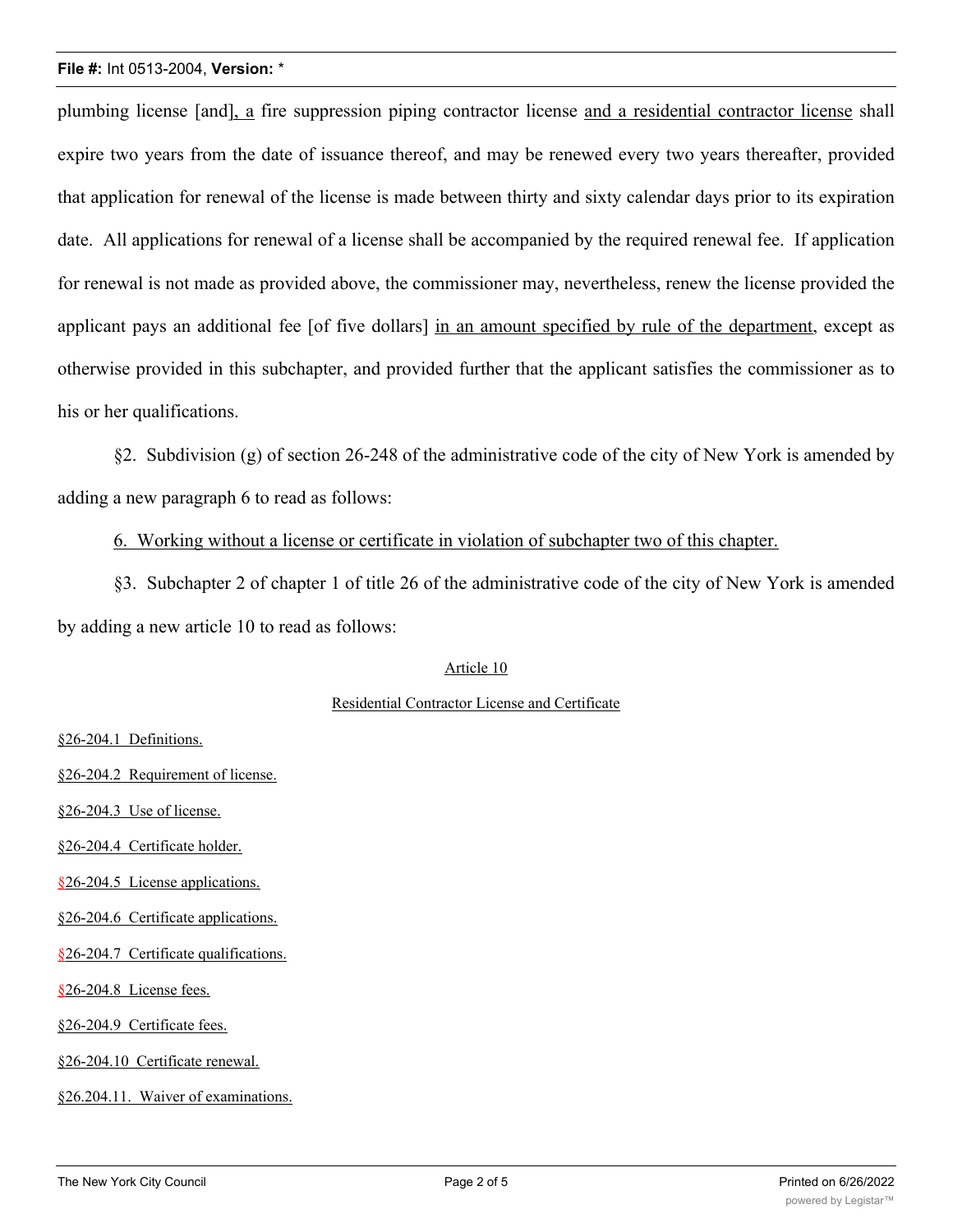§26-204.1 Definitions. For the purposes of this article, the following terms have the following meaning:

a. "Residential contractor" means any individual, corporation, partnership or other business entity that, following approval of the application and plans, applies for a permit for construction of any structure containing no more than three residences or dwelling units for the performance of the work or any part thereof. The term "residential contractor" shall not include:

(i) an individual, corporation, partnership or other business entity that has been issued a license pursuant to another provision of this subchapter, or pursuant to subchapter 22 of chapter 2 of title 20 of this code, and applies for a permit to perform work exclusively within the scope of the license; or

(ii) a natural person who applies for a permit for construction where the construction is exclusively of that person's primary residence.

b. "Construction" means all building erection, alteration, excavation, foundation work, earthwork, demolition or removal work; provided, however, that this term shall not include minor alterations and ordinary repairs, as defined in article five of subchapter one of title twenty-seven of this code, or work performed by an individual, corporation, partnership or other business entity that has been issued a license pursuant to another provision of this subchapter, or pursuant to subchapter 22 of chapter 2 of title 20 of this code, when the work is exclusively within the scope of the license.

§26-204.2 Requirement of license. It shall be unlawful to conduct business as a residential contractor unless:

a. The individual, corporation, partnership or other business entity has applied for and received a residential contractor license in accordance with the provisions of this article; and

b. For purposes of construction safety, on-site code compliance, and compliance with plans, the construction work is performed by or under the control of an individual certified pursuant to section 26-204.4 of this code who is a principal of or directly employed by a corporation, partnership or other business entity that holds a residential contractor license.

§26-204.3 Use of license. It shall be unlawful to use or cause to be used the title "licensed residential contractor" or any other title in a manner as to convey the impression that an individual, corporation, partnership or other business entity, or any person it employs, is a licensed residential contractor, unless the individual, corporation, partnership or other business entity is licensed in accordance with the provisions of this article.

§26-204.4 Certificate holder. The holder of a certificate issued pursuant to this section shall have control over construction safety, on-site code compliance, and compliance with plans concerning all construction work in accordance with the rules of the department.

§26-204.5 License applications. All applications for a residential contractor license shall comply with and be subject to the